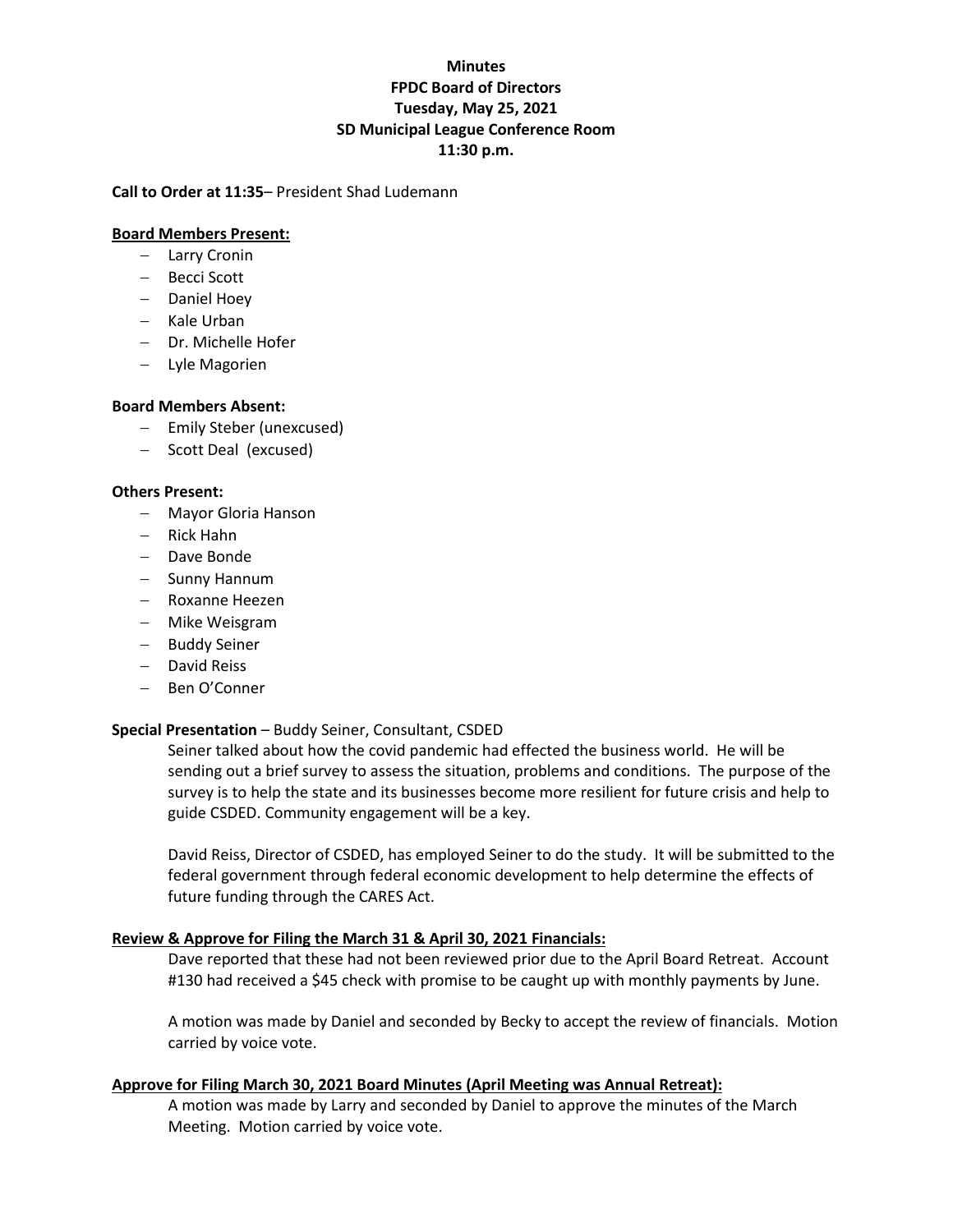#### **Special Presentation to Superintendent Daniel Hoey:**

President Shad Ludemann presented Daniel Hoey with a Buffalo sculpture to commemorate his service to the FPDC Board. Ludemann said, "We appreciate your commitment and service. Once a buffalo, always a buffalo."

#### **Reports:**

#### - **City** – Mayor Hanson & Staff

Roxanne reported that all tax categories had showed an increase in 2021 over 2020. General Sales Tax through March shows a 24.76% increase over 2020 and an increase of 11.8% year to date. BBB Tax Collections show a 71.01% increase over 2020 and an 4.5% increase year to date. Although Occupancy Tax shows and an overall increase of 41%, it is down 5.4% year to date.

Gloria said the City had gotten their seasonal staff hired for streets and parks but were a little short on lifeguards. Roxanne confirmed that 2 or 3 more lifeguards are needed. They currently have hired seven.

Gloria said the TIF focus is to educate the new council members who haven't had experience with TIFs of the benefits and process. She said they are going to have Council members meet in groups of 3 (more than 3 requires a public meeting). When they all understand the TIF process, a public meeting will be held.

Street projects are moving along. Second Street had to be delayed last year so it is a priority this year then the two alleys: Rowe and school. She would like to see the alley behind the courthouse receive needed repairs.

She attended the SDSU Agritourism Kick Off tour in Fort Pierre last Thursday. Local producers provided foods at the renovated back room in the Chateau and then toured the community garden and Dakota Emporium. She shared history of Fort Pierre while downtown and progress at the dinner out at Drifters later. She and Ron plan to attend the SDSU Energize Conference in Milbank August 11 & 12 to represent Fort Pierre.

#### - **Stanley County Fairgrounds** – Scott Deal

Dave reported that Scott had inmates that he was supervising at the Fairgrounds and was not able to attend. He believes they are painting the grandstand.

#### Fort Pierre Tour & Promotion Council – Mike Weisgram

Mike said one of the main functions of the FPTPC is to promote Fort Pierre tourism in partnership with other entities like Missouri River Tourism. They promote events and receive \$2 per room through the Occupancy Tax to do marketing and promotion.

FPTPC has committed to financing the new Missouri River Bridge plaza long term. Summer events supported are First Thursdays with the first to be held in Lilly Park June 3<sup>rd</sup>. Trader Days is being organized for August 13-15 with a return of turkey races. Marketing pieces produced this year are new rack cards and tear off event maps.

- **Fort Pierre Recreation Association** – Todd Bernhard Dave reported for Todd that the organization is primarily working on the baseball field drainage.

#### - **Board Committees:**

− **Housing:** A successful meeting was held 5/7/21 with a discussion of forming a housing TIF. All attendees were favorable.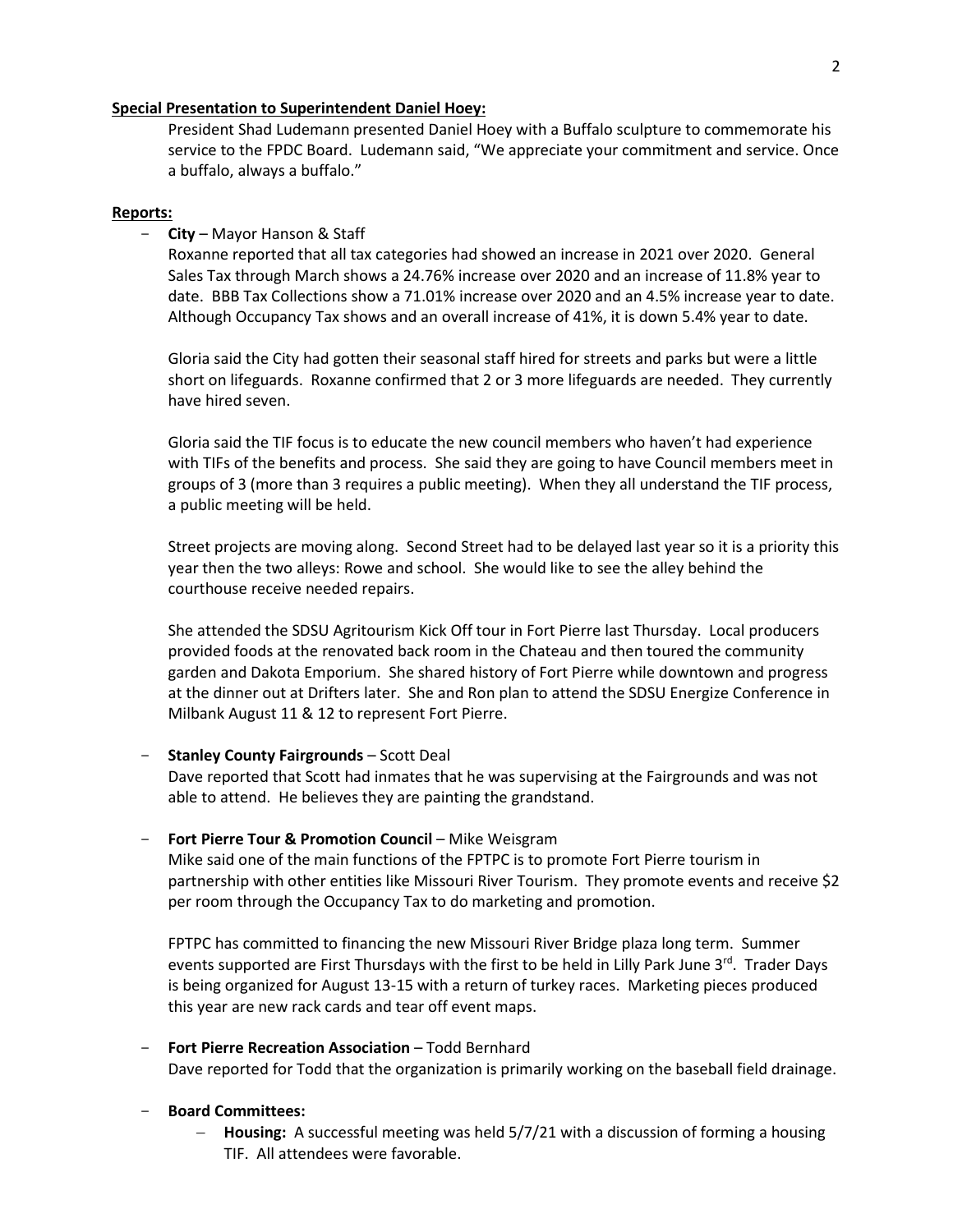- − **Business Development & Retention:** No meeting has been held.
- − Education & Community Partnership: Dave is planning to meet with the new superintendent coming in July.
- − **Downtown Development:** This group will meet June 1st at 8 a.m. at the Log Cabin.

Sunny reported that the group had been planning the landscaping and planting at the pedestrian bridge.

They are also pursuing the repair of Stanley, The Buffalo, this summer. The estimate to restore the fiberglass statue is \$2,500. The County has donated \$500 and Downtown Development has \$1,200 budgeted to them this year. This leaves \$700 to be raised.

Wyatt Clark and his Ag students will have the Triangle Park planting done by Memorial Day.

### **New Business:**

## **1. Separation of FPDC Web Page from City Web Site:**

Sunny gave a brief history of the web site stating that in 2017 all of the City related web pages (City, tourism, development) had been combined into one web site for the Bicentennial. That is no longer working because FPDC has begun to advertise property for sale and provide a location for willing sellers who do not have their site listed with a realtor to list their property.

The City does not want to be in the business of selling property nor providing business listings. The FPDC Office and Mayor Hanson have been in discussion for a year about FPDC having a separate web site. Tourism created a separate site a year ago.

Sunny has contacted Jon Sayler who now works for Factor360 and he gave her an estimate of \$1,280 to design and set up the new page. There would be a \$150 a year hosting fee and FPDC already has a domain, fortpierredevelopmentcorp.com. All the current content for the FPDC web page on the City site would simply be moved to a new site. The FPDC web site would get a new update look with new options like a member business directory.

Gloria added that this would better define the roles of the different entities.

A motion was made by Larry and seconded by Lyle to proceed with getting a new web site for FPDC at the estimate given by Jon Sayler, Factor 360. Motion carried by voice vote.

### **Old Business:**

## − **Continuing Issues with US Beef Producers (Bad River Pack):**

The State needs a task force to deal with the issues facing small meat processors. Even though the Governor had earmarked \$5 Million for processing plants, a lot of changes has occurred at GOED and one of FPDC's contacts has left and another will soon leave.

### − **TIF Housing Update:**

The Council will have some upcoming training sessions and then a public meeting will be scheduled with the Council, County and School District invited. Forming a TIF District will be the next step.

Rick said the TIF will help in the development of infrastructure, water treatment, trunk lines etc. that will all benefit the growth of the City. Dave said the landowners are on board but have not priced their property yet.